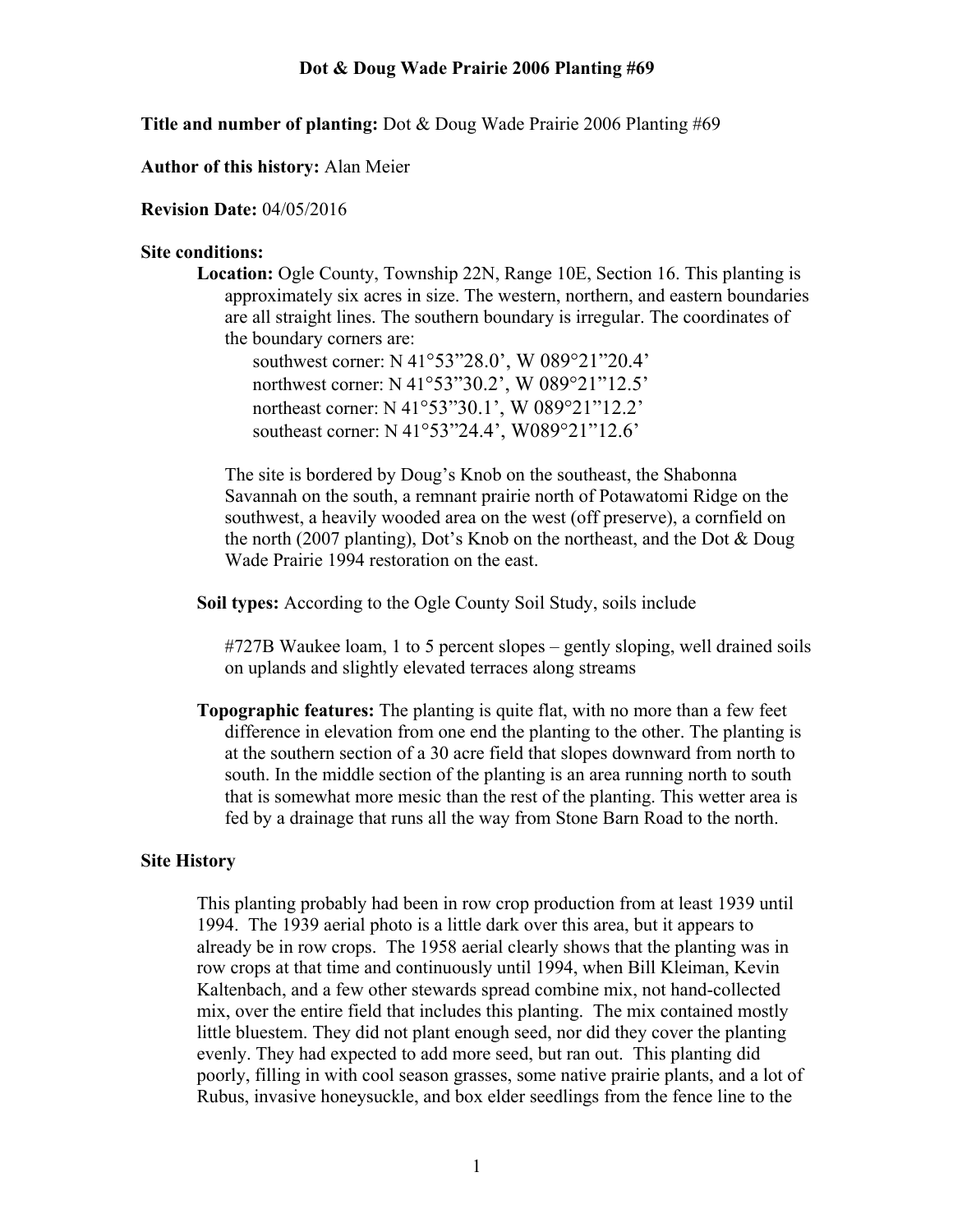### west.

Bill soon wanted to put the site back in corn, but Gene St. Louis, the unit's steward, decided to over-seed it instead. The field languished for a decade. It was mowed once or twice a year to knock down the woody plants. Gene overseeded a good mix of species, but there was no apparent improvement. After several years of over-seeding, Bill had a farmer spray the area in the fall with a mix of Crossbow and Roundup. Then the farmer plowed it and planted corn in the spring. The corn was in this planting for three years.

# **Site Preparations:**

After the 2006 corn crop was harvested, the corn stubble was mowed and then burned off on November 20, 2006. Later that week, the field was harrowed. The field was not harrowed again after the seed planting was completed.

# **Seed planting:**

Planting was performed by Alan Meier, steward of the Dot & Doug Wade Prairie.

Seed planting began on November 27. The seed was mixed in the middle of the planting prior to spreading the seed. The majority of the seed was planted using a pendulum seed broadcaster attached to a small Kubota tractor. Two full passes of the planting were made on November 27 using settings on the broadcaster of 12 and 15. Seed barrels were used to mark the areas where the seed was being sown. That night there was an extremely heavy rainfall, and much of the planting was too wet for the tractor that next day. So on November 28, Illinois Tick Trefoil, Whorled Milkweed, and Thimbleweed were broadcast by hand.

On December 1, a ten inch snowfall blanketed the area. On December 9, the pendulum seed broadcaster attached to the Kubota tractor was again used for broadcasting the remaining seed mix on a rapidly melting snow-cover. Three additional passes of the entire planting were completed that day using settings of 18, 24, and 27 on the spreader. Due to the snow-cover, there was no need to mark the areas that had been seeded that day. The total of five passes over the planting between the two days when the tractor was used ensured a very uniform distribution of the seed.

On December 16 and 17 additional hand-planting of seed was performed, including the inserting of 1200 porcupine grass seeds into the earth. Also, 9 Wild Plum (*Prunus Americana*) plants provided by Chris and Jennifer Hauser were planted.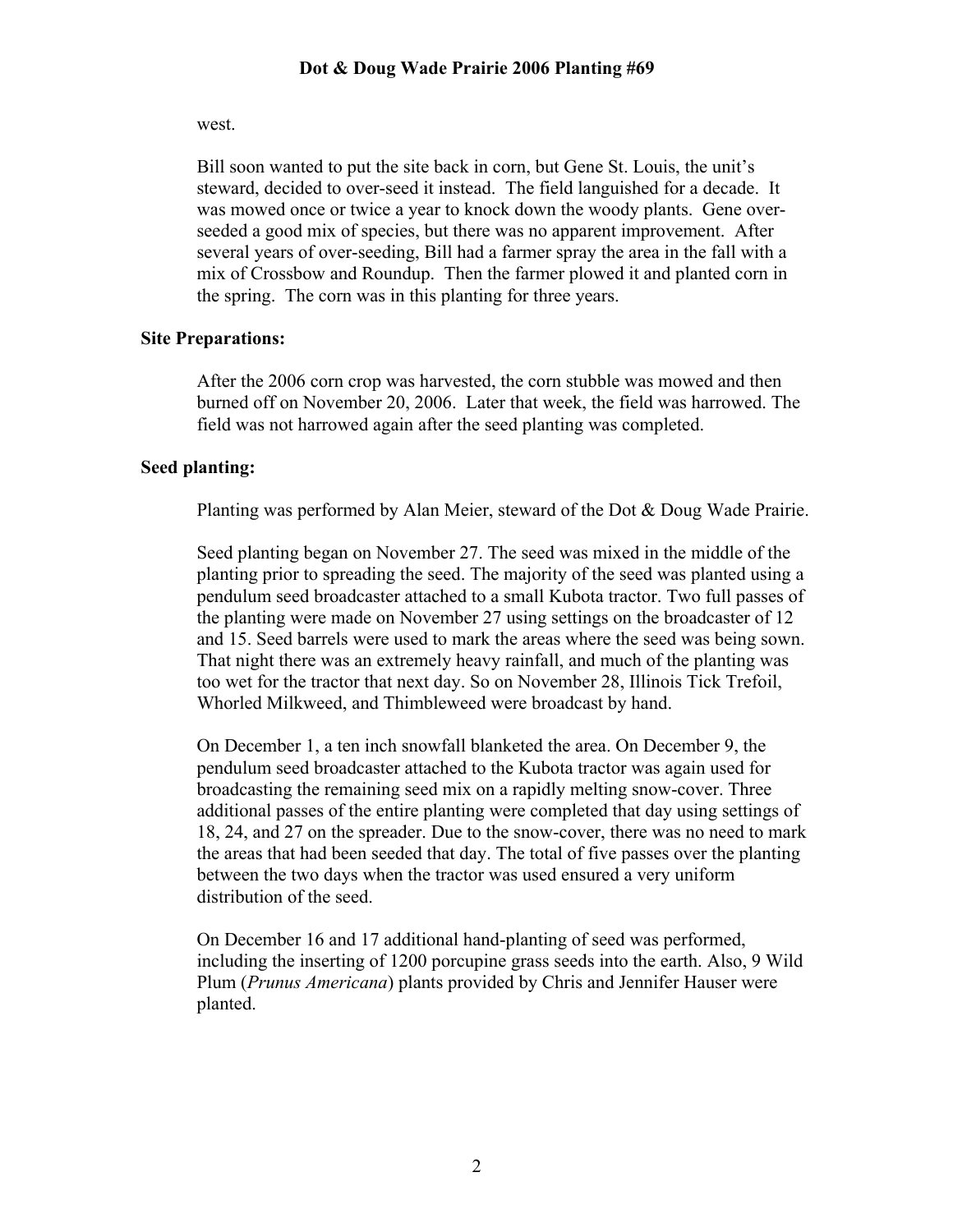# **Seed list:**

Approximately 314 pounds of seed (including chaff and stems) were planted. A total of 128 species were included. Most of the seed was hand-harvested by Alan and Mary Meier. 77 pounds of the seed were picked in the 2005 season and held over. The remaining 236 pounds were harvested in 2006. The mix included 24 pounds of little bluestem which was machine harvested by the crew. The bulk seed per acre average was 52.33 pounds.

| <b>Scientific Name</b>            | <b>Common Name</b>        | Weight            |
|-----------------------------------|---------------------------|-------------------|
| Agrostis hymenalis                | <b>Tickle Grass</b>       | 0.05              |
| Allium cernuum                    | Nodding Wild Onion        | 0.75              |
| Amelanchier leavis                | Allegheny Shadblow        | 0.09              |
| Amorpha canescens                 | Lead Plant                | 11.78             |
| Amorpha fruticosa                 | <b>Indigo Bush</b>        | 0.35              |
| Anaphalis margaritacea            | Pearly Everlasting        | $\overline{0.10}$ |
| Andropogon (Schizachyrium)        | Little Bluestem           | 24.20             |
| scoparium                         |                           |                   |
| Anemone canadensis                | Meadow Anemone            | 0.01              |
| Anemone cylindrica                | Thimbleweed               | 1.35              |
| Antennaria neglecta               | Field Cat's Foot          | 0.25              |
| Antennaria plantaginifolia        | <b>Pussy Toes</b>         | 0.25              |
| Aristida purpurascens             | Three-awn grass           | 0.55              |
| Aronia (Pyrus) prunifolia         | <b>Black Chokeberry</b>   | 0.10              |
| Artemisia caudata (campestris)    | Beach Wormwood            | 0.55              |
| Asclepias verticallata            | Whorled milkweed          | 0.25              |
| Aster azureus (oolentangiensis)   | Sky-blue Aster            | 4.60              |
| Aster ericoides                   | <b>Heath Aster</b>        | 5.96              |
| Aster laevis                      | Smooth Aster              | 0.15              |
| Aster linariifolius               | Flax-leaved aster         | 0.01              |
| Aster linariifolius               | <b>Stiff Aster</b>        | 0.70              |
| Aster novae-angliae               | New England Aster         | 0.41              |
| Aster oblongifolius               | Aromatic Aster            | 2.40              |
| Aster ptarmicoides                | White Aster (Stiff Aster) | 0.01              |
| Aster sericeus                    | <b>Silky Aster</b>        | 4.55              |
| Astragalus canadensis             | Canada Milk Vetch         | 4.65              |
| Baptisia leucantha                | White Wild Indigo         | 24.39             |
| Baptisia leucophaea               | Cream Wild Indigo         | 6.72              |
| Bouteloua curtipendula            | Side Oats Gramma          | 1.16              |
| Bouteloua hirsuta                 | <b>Moustache Grass</b>    | 0.01              |
| Cacalia atriplicifolia            | Pale Indian Plantain      | 3.00              |
| Carex bicknellii                  | Bicknell's sedge          | 2.65              |
| Carex muehlenbergii               | Muhlenberg's sedge        | 0.81              |
| Chrysopsis camporum (Heterotheca) | Golden Prairie Aster      | 0.18              |
| Cirsium hillii                    | Hill's Thistle            | 0.02              |
| Comandra umbellata                | <b>False Toadflax</b>     | 0.19              |
| Coreopsis lanceolata              | Sand Coreopsis            | 0.02              |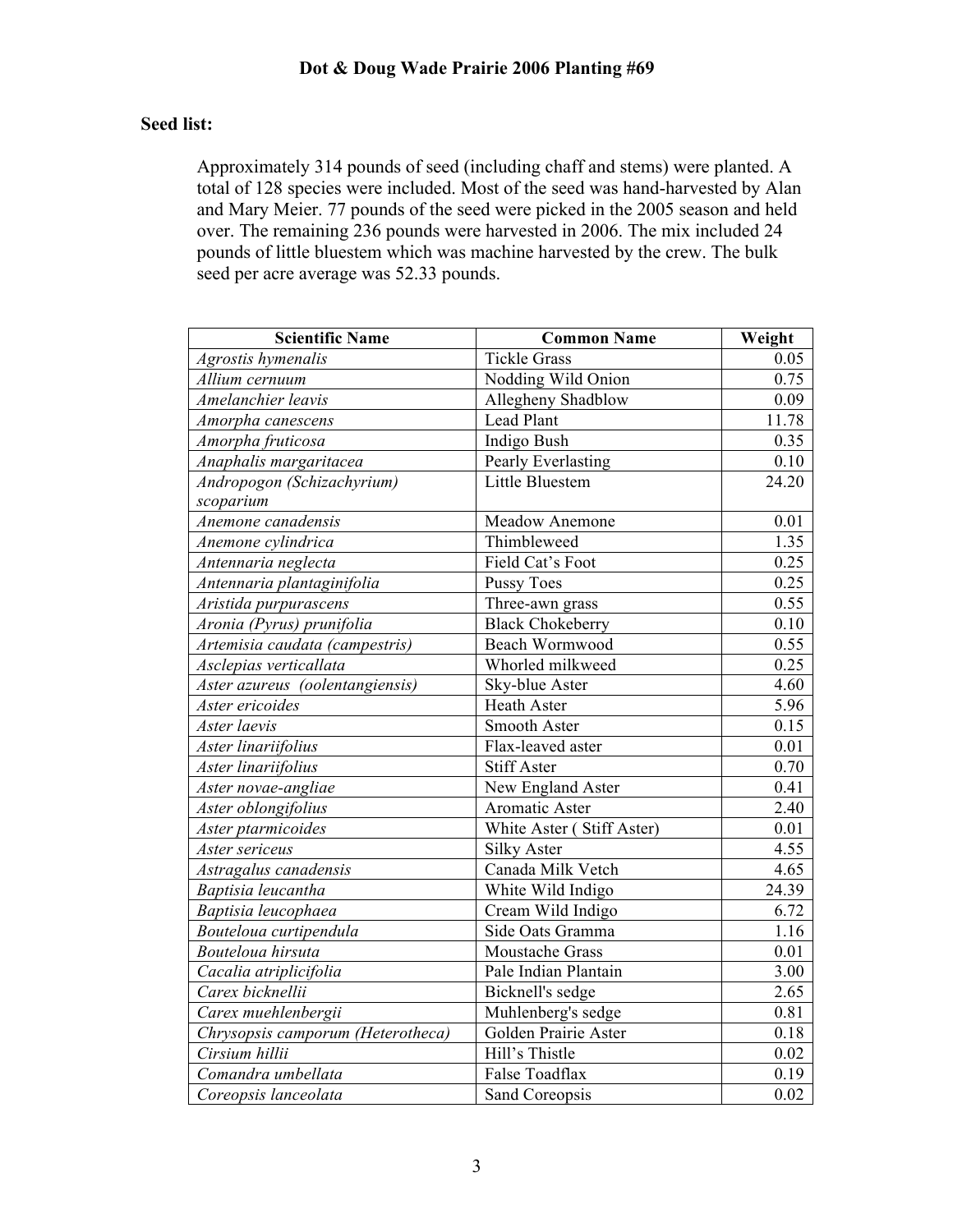| Coreopsis palmata                   | Prairie Coreopsis            | 1.20  |
|-------------------------------------|------------------------------|-------|
| Coreopsis tripteris                 | Tall Coreopsis               | 0.86  |
| Cyperus filiculmis                  | <b>Slender Sand Sedge</b>    | 0.08  |
| Desmodium canadense                 | Showy Tick Trefoil           | 0.20  |
| Desmodium illinoense                | <b>Illinois Tick Trefoil</b> | 1.10  |
| Dodecantheeon meadia                | Shooting Star                | 2.75  |
| Echinacea pallida                   | Pale Purple Coneflower       | 40.95 |
| Elymus canadensis                   | Canada Wild Rye              | 5.00  |
| Eragrostis spectabilis              | <b>Purple Love Grass</b>     | 0.15  |
| Eryngium yuccifolium                | Rattlesnake Master           | 8.85  |
| Eupatorium altissimum               | <b>Tall Boneset</b>          | 1.20  |
| Euphorbia corollata                 | <b>Flowering Spurge</b>      | 3.95  |
| Gaura biennis pitcheri (longiflora) | Common Gaura                 | 0.05  |
| Gentiana puberulenta                | Prairie Gentian              | 0.24  |
| Geum triflorum                      | Prairie Smoke                | 0.05  |
| Helianthemum canadense              | Frostweed                    | 0.11  |
| Helianthus occidentalis             | Western Sunflower            | 1.75  |
| Helianthus rigidus (laetiflorus)    | Prairie Sunflower            | 0.30  |
| Heliopsis helianthoides             | <b>False Sunflower</b>       | 1.12  |
| Heuchera richardsonii grayana       | Alum Root                    | 0.05  |
| Hieracium longipilum                | Hairy Hawkweed               | 0.40  |
| Houstonia (Hedyotis) longifolia     | Long-Leaved Bluets           | 0.02  |
| (canadense)                         |                              |       |
| Hypericum spaerocarpum              | Round-fruited St. Johnswort  | 0.05  |
| Juncus greenei                      | Greene's Rush                | 2.28  |
| Koeleria cristata (macrantha)       | Prairie June Grass           | 3.76  |
| Krigia virginica                    | <b>Dwarf Dandelion</b>       | 0.05  |
| Kuhnia (Brickellia) eupatorioides   | <b>False Boneset</b>         | 1.73  |
| Lechea stricta                      | <b>Bushy Pinweed</b>         | 0.20  |
| Lechea tenuifolia                   | Slender-Leaved Pinweed       | 0.40  |
| Lechea villosa (mucronata)          | Hairy Pinweed                | 0.60  |
| Lespedeza capitata                  | Round-headed Bush Clover     | 13.15 |
| Liatris aspera                      | Rough Blazing Star           | 14.63 |
| Liatris cylindracea                 | Dwarf Blazingstar            | 0.13  |
| Liatris pycnostachya                | Prairie Blazing Star         | 0.65  |
| Linum sulcatum                      | Grooved Yellow Flax          | 0.10  |
| Lithospermum incisum                | <b>Fringed Puccoon</b>       | 0.05  |
| Lobelia spicata                     | Pale-spiked Lobelia          | 0.05  |
| Lysimachia lanceolata               | Lance-Leaved Loosestrife     | 0.05  |
| Monarda fistulosa                   | Wild Bergamot                | 0.60  |
| Onosmodium hispidissimum            | Marbleseed                   | 0.05  |
| Opuntia humifusa (compressa)        | Prickly Pear Cactus          | 0.95  |
| Oxalis violacea                     | Violet Wood Sorrel           | 0.20  |
| Panicum oligosanthes                | Scribner's Panic Grass       | 1.80  |
| Panicum villosissimum               | White-haired Panic Grass     | 0.15  |
| Parthenium integrifolium            | Wild Quinine                 | 7.78  |
| Paspalum ciliatifolium muhlenbergii | Hairy Lens Grass             | 0.01  |
| Penstemon digitalis                 | <b>Foxglove Beard Tongue</b> | 3.85  |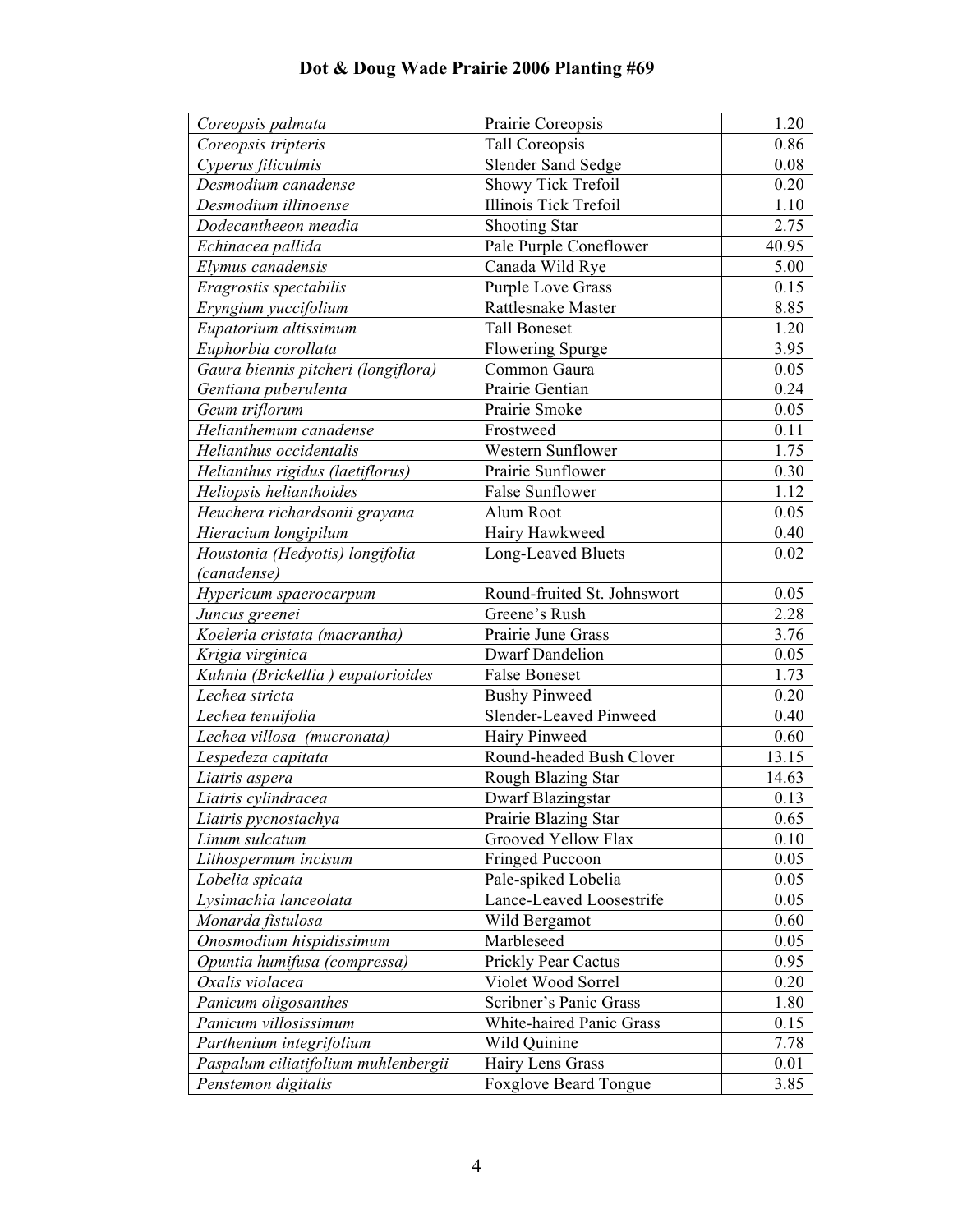| Penstemon hirsutus            | Hairy Beard tongue                            | 0.01   |
|-------------------------------|-----------------------------------------------|--------|
| Petalostemum (Dalea) candidum | White Prairie Clover                          | 1.00   |
| Petalostemum (Dalea) purpurea | Purple Prairie Clover                         | 15.50  |
| Polygala incarnata            | Pink Milkwort                                 | 0.01   |
| Polygala polygama obtusata    | Purple Milkwort                               | 0.01   |
| Polygala sanguinea            | Field Milkwort                                | 0.04   |
| Polygonum tenue               | Slender Knotweed                              | 0.01   |
| Potentilla arguta             | Prairie Tall Cinquefoil                       | 3.93   |
| Prunus americana (9 plants)   | Wild Plum                                     | 0.09   |
| Pseudognaphalium obtusifolium | <b>Sweet Everlasting</b>                      | 0.41   |
| Pycnanthemum tenuifolium      | <b>Slender Mountain Mint</b>                  | 3.14   |
| Pycnanthemum virginianum      | Common Mountain Mint                          | 0.43   |
| Quercus macrocarpa            | Bur oak                                       | 0.85   |
| Rosa blanda                   | Early Wild Rose                               | 0.05   |
| Rosa carolina                 | Pasture Rose                                  | 3.00   |
| Rudbeckia hirta               | <b>Black-eyed Susan</b>                       | 0.63   |
| Rudbeckia subtomentosa        | Sweet Black Eyed Susan                        | 1.63   |
| Ruellia humilis               | Wild Petunia                                  | 0.10   |
| Scrophularia lanceolata       | Early Figwort                                 | 0.30   |
| Scutellaria parvula leonardi  | Small Skullcap??                              | 0.01   |
| Senecio plattensis            | Prairie Ragwort                               | 0.30   |
| Silphium integrifolium        | Rosin Weed                                    | 4.85   |
| Silphium laciniatum           | <b>Compass Plant</b>                          | 8.38   |
| Silphium perfoliatum          | Cup Plant                                     | 0.61   |
| Silphium terebinthinaceum     | Prairie Dock                                  | 0.84   |
| Sisyrinchium albidum          | Common Blue-eyed Grass                        | 0.10   |
| Solidago grammifolia          | Grass-Leaved Goldenrod                        | 4.35   |
| Solidago missouriensis        | Missouri Goldenrod                            | 3.46   |
| Solidago nemoralis            | Old Field Goldenrod                           | 3.71   |
| Solidago speciosa             | Showy Goldenrod                               | 4.18   |
| Sporobolus heterolepis        | Prairie Dropseed                              | 0.40   |
| Stipa spartea                 | Porcupine Grass                               | 0.30   |
| Talinum rugospermum           | Sand Fameflower                               | 0.01   |
| Tephrosia virginiana          | Goat's Rue                                    | 2.51   |
| Teucrium canadense            | American Germander                            | 0.20   |
| Tradescantia ohiensis         | Common Spiderwort                             | 3.05   |
| Triosteum aurantiacum         | Orange-fruited Horse Gentian<br>(Wild Coffee) | 1.75   |
| Verbena stricta               | Hoary vervain                                 | 3.10   |
| Verbena urticifolia           | White Vervain                                 | 0.95   |
| Veronicaastrum virginicum     | Culver's Root                                 | 1.03   |
| Viola pedata                  | <b>Birdsfoot Violet</b>                       | 0.04   |
| Viola sagittata               | Arrow-leaved Violet                           | 0.09   |
| Wulfenia bullii (Besseya)     | Kittentails                                   | 1.25   |
| Zizia aptera                  | Heart-leaved Meadow Parsnip                   | 0.10   |
| Zizia aurea                   | Golden Alexander                              | 1.43   |
|                               |                                               |        |
|                               | Total item weight                             | 304.97 |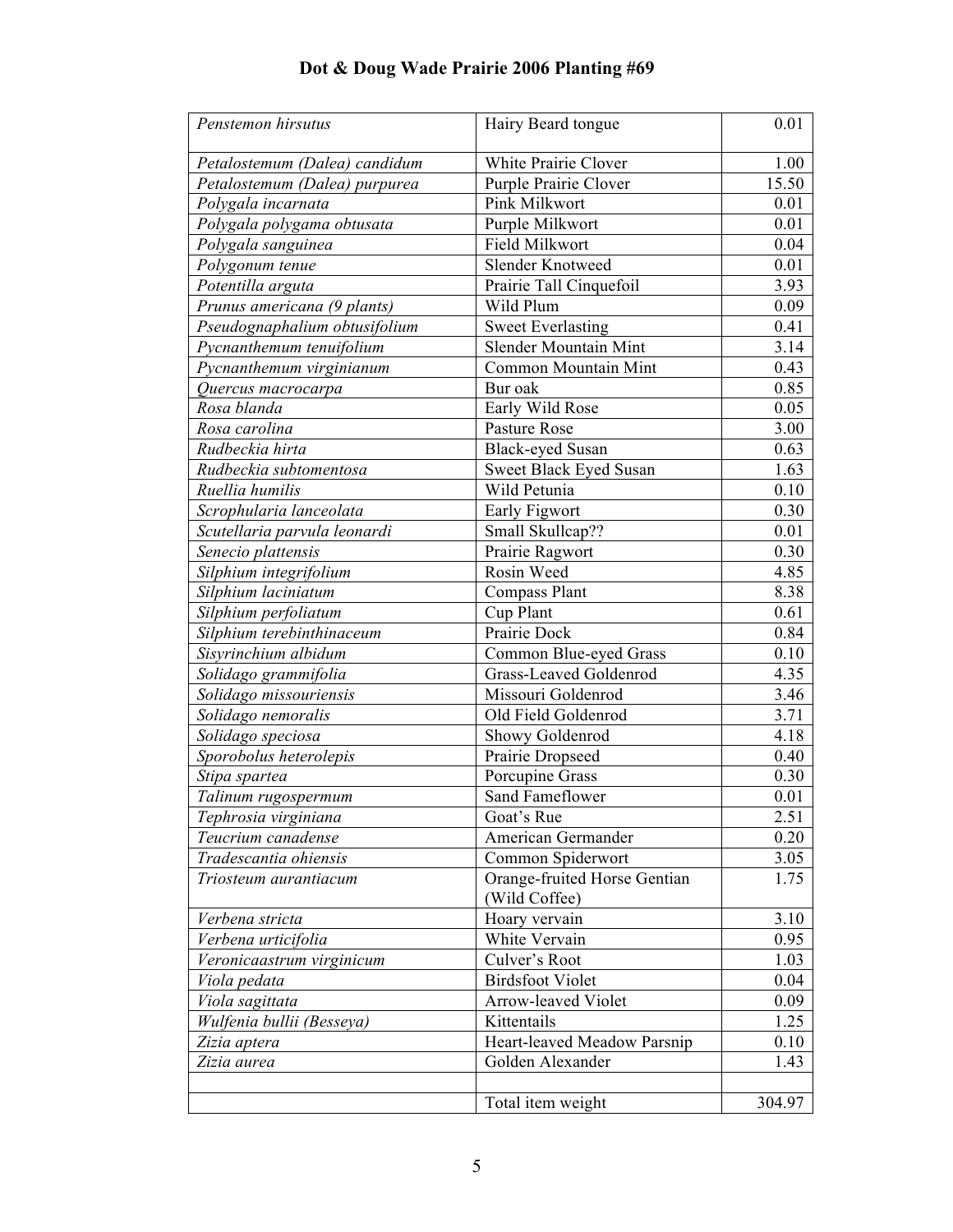**Map:** 



# **Lessons learned:**

A setting of 12 is too low on the pendulum broadcast spreader. Although a very thorough and even spread of the seed was accomplished by making 5 complete passes, an excessive amount of time was taken to complete the mechanical portion of the planting. A setting of 15 or 18 done in 3 passes is probably better

#### **2007 Follow up notes**

In June of 2007 a flat of Arrow-leaved violets (*Viola sagittata*) plugs were handplanted in the planting and were water by hand for a couple of weeks.

#### **2008 Follow up notes**

The planting had large numbers of prairie plants appearing, but also had problems with undesirable species including, yarrow, Canada goldenrod, sweet clover, Queen Anne's lace, and Canada Thistle. Al and Mary Meier swept the planting several times removing the sweet clover, Queen Anne's lace, and Canada Thistle.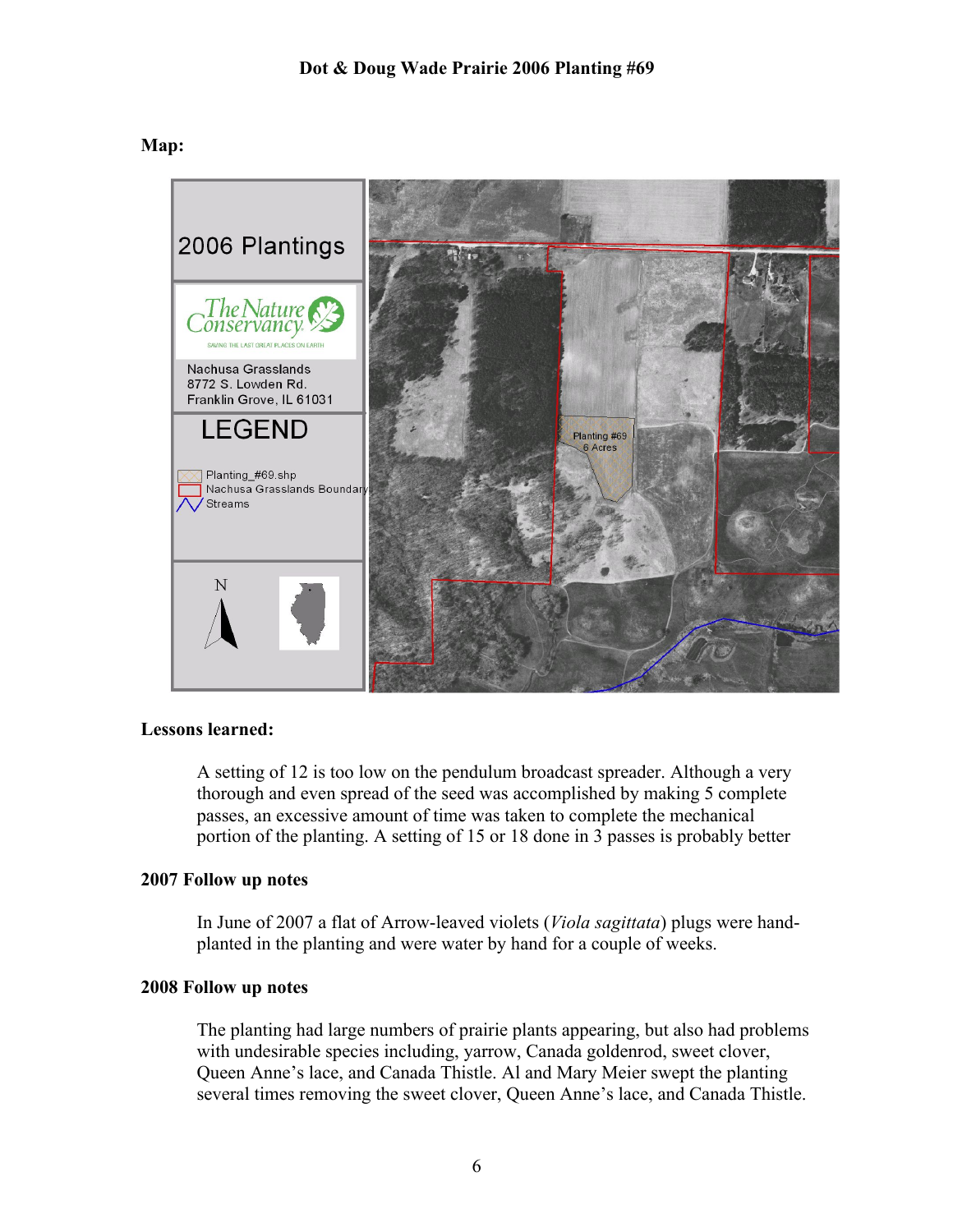Box Elder seedlings were also a problem, with large numbers of them being removed, especially near the western boundary of the planting.

The planting was over-seeded in 2008 with 162 lbs. of seed. The seeds were divided into three different mixes, plus some seeds were individually hand planted rather than being put in a mix. Prior to over-seeding, the planting was mowed by John Schmadeke. On November 22, 2008, Al and Mary Meier, and temporary crew member, Ian Kenney, foot-smear planted the dry-mesic mix in the eastern and western sections of the planting. On December 12, 2008, Al used the pendulum broadcast spreader attached to the Kubota tractor to distribute the general and mesic seed mixes over a couple inches of melting snow. The general mix was spread over the entire planting. The mesic mix was applied to the middle corridor of the planting running north to south. On December 28, 2008, Al and Mary Meier carefully raked in the hand plant items. The complete list of seeds is shown below.

| <b>Scientific Name</b>            | <b>Common Name</b>               | Weight  | Mi           |
|-----------------------------------|----------------------------------|---------|--------------|
|                                   |                                  | $(lbs)$ | $\mathbf{x}$ |
|                                   |                                  |         |              |
| Allium cernuum                    | Nodding Wild Onion               | 0.35    | G            |
| Amorpha canescens                 | <b>Lead Plant</b>                | 10.20   | D            |
| Amorpha fruticosa                 | Indigo Bush                      | 0.20    | M            |
| Andropogon gerardii / Sorghastrum | <b>Big Bluestem/Indian Grass</b> | 4.00    |              |
| nutans                            | mix                              |         | G            |
| Anemone canadensis                | Meadow Anemone                   | 0.20    | M            |
| Anemone cylindrica                | Thimbleweed                      | 1.35    | G            |
| Antennaria plantaginifolia        | <b>Pussy Toes</b>                | 1.20    | G            |
|                                   | Arrow Feather (three-awn         | 0.80    |              |
| Aristida purpurascens             | grass)                           |         | G            |
| Asclepias verticallata            | Whorled milkweed                 | 0.15    | G            |
| Aster linariifolius               | <b>Stiff Aster</b>               | 1.35    | D            |
| Baptisia leucantha                | White Wild Indigo                | 9.35    | G            |
| Baptisia leucophaea               | Cream Wild Indigo                | 14.35   | D            |
| Bouteloua curtipendula            | Side Oats Gramma                 | 0.80    | G            |
| Cacalia suaveolens                | Sweet-scented Indian Plantain    | 0.05    | M            |
| Carex bicknellii                  | Bicknell's sedge                 | 0.10    | G            |
| Comandra umbellata                | False Toadflax                   | 0.10    | D            |
| Coreopsis palmata                 | Prairie Coreopsis                | 4.85    | G            |
| Coreopsis tripteris               | Tall Coreopsis                   | 0.35    | $\mathbf{M}$ |
| Desmodium illinoense              | <b>Illinois Tick Trefoil</b>     | 0.35    | G            |
| Echinacea pallida                 | Pale Purple Coneflower           | 9.95    | G            |
| Eryngium yuccifolium              | Rattlesnake Master               | 2.95    | $\mathbf{M}$ |
| Euphorbia corollata               | Flowering Spurge                 | 3.05    | G            |
| Gentiana (alba) flavida           | Cream Gentian                    | 0.12    | H            |
| Gentiana puberulenta              | Prairie Gentian                  | 0.10    | H            |
| Helianthemum canadense            | Common Rockrose                  | 0.65    |              |
|                                   | (Frostweed)                      |         | D            |
| Helianthus occidentalis           | <b>Western Sunflower</b>         | 4.65    | G            |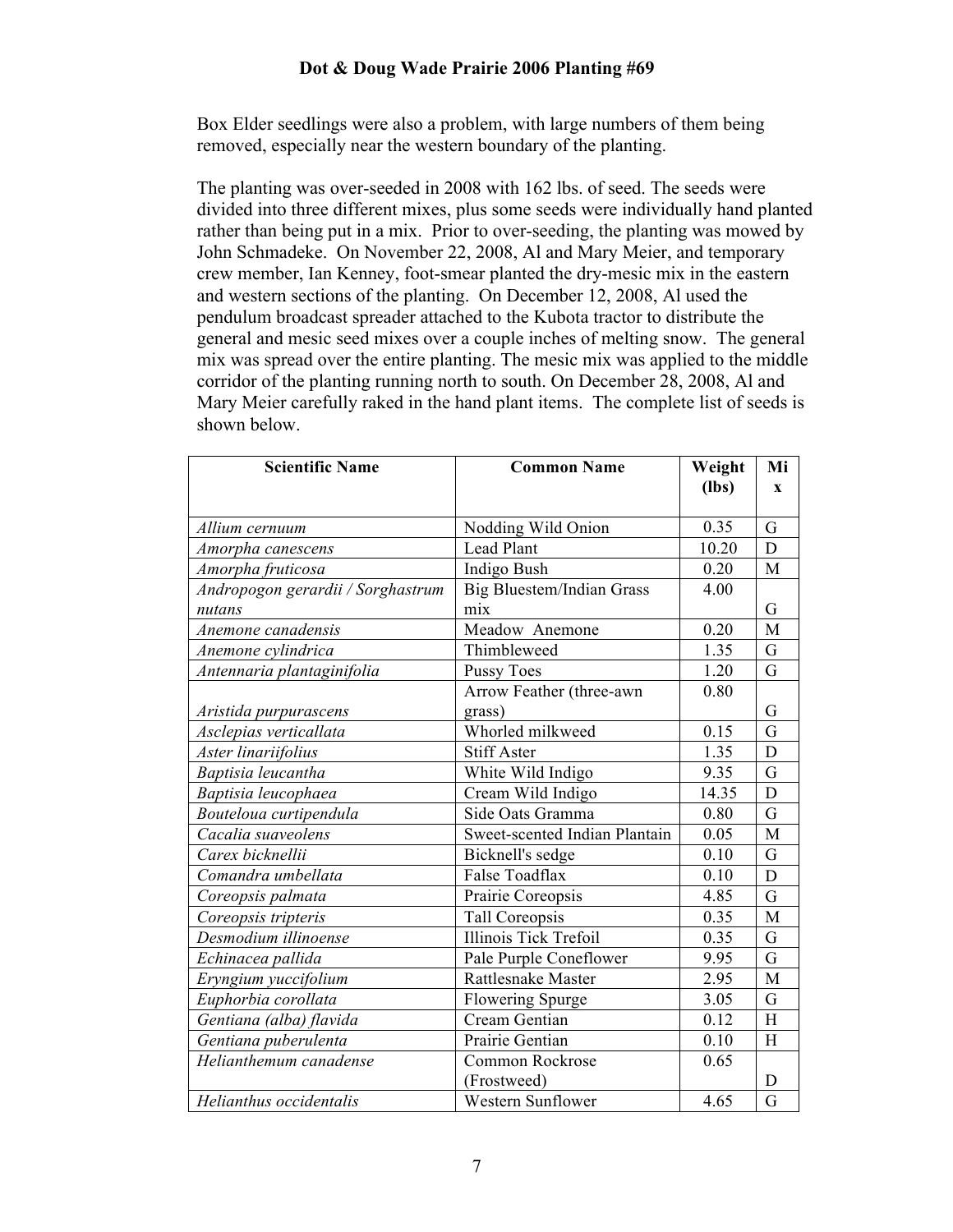| Helianthus rigidus (laetiflorus)  | Prairie Sunflower            | 0.10               | G              |
|-----------------------------------|------------------------------|--------------------|----------------|
| Heliopsis helianthoides           | <b>False Sunflower</b>       | 0.55               | G              |
| Hieracium longipilum              | Hairy Hawkweed               | 0.25               | D              |
| Juncus greenei                    | Greene's Rush                | 0.40               | G              |
| Koeleria cristata (macrantha)     | Prairie June Grass           | 1.65               | G              |
| Kuhnia (Brickellia) eupatorioides | <b>False Boneset</b>         | $\overline{2}.20$  | $\overline{G}$ |
| Lechea tenuifolia                 | Slender-Leaved Pinweed       | 0.95               | D              |
| Lespedeza capitata                | Round-headed Bush Clover     | 3.65               | G              |
| Liatris aspera                    | Rough Blazing Star           | $\overline{16.10}$ | G              |
|                                   | Prairie Blazing Star, Tall   | 5.20               |                |
| Liatris pycnostachya              | Gayfeather                   |                    | G              |
| Linum sulcatum                    | Grooved Yellow Flax          | 0.10               | D              |
| Panicum oligosanthes              | Scribner's Panic Grass       | 0.70               | G              |
| Parthenium integrifolium          | Wild Quinine                 | 10.25              | G              |
| Petalostemum (Dalea) candidum     | White Prairie Clover         | 1.40               | D              |
| Petalostemum (Dalea) purpurea     | Purple Prairie Clover        | 5.95               | D              |
| Potentilla arguta                 | Prairie Tall Cinquefoil      | 2.60               | G              |
| Pycnanthemum tenuifolium          | <b>Slender Mountain Mint</b> | 1.10               | G              |
| Pycnanthemum virginianum          | Common Mountain Mint         | 1.35               | M              |
| Rosa carolina                     | Pasture Rose                 | 1.70               | G              |
| Rudbeckia subtomentosa            | Sweet Black Eyed Susan       | 1.80               | $\overline{M}$ |
| Salix humilis                     | Prairie Willow               | 0.10               | M              |
| Schizachyrium scoparium           | Little Bluestem              | 12.00              | G              |
| Silphium integrifolium            | Rosin Weed                   | 1.10               | G              |
| Silphium laciniatum               | Compass Plant                | 1.05               | G              |
| Silphium perfoliatum              | Cup Plant                    | 3.95               | M              |
| Silphium terebinthinaceum         | Prairie Dock                 | 0.45               | G              |
| Tephrosia virginiana              | Goat's Rue                   | 6.70               | $\mathbf D$    |
| Triosteum aurantiacum             | Orange-fruited Horse Gentian | 0.75               | G              |
| Veronicaastrum virginicum         | Culver's Root                | 3.60               | $\mathbf{M}$   |
| Viola pedata                      | <b>Birdsfoot Violet</b>      | 0.15               | $\mathbf D$    |
| Zizia aurea                       | Golden Alexander             | 2.90               | G              |
|                                   |                              |                    |                |
|                                   | Total item weight            | 162.32             |                |

Mixes:

 $G =$  General,  $M =$  Mesic,  $D =$  Dry Mesic,  $H =$  Handplant

# **2010 Follow up notes**

The planting was burned for the first time on 3/17/2010. The burn was very thorough over the entire planting.

The planting still suffers from large amounts of Canada Goldenrod, especially in the band running north to south through the central portion of the planting and the entire east central part of the planting.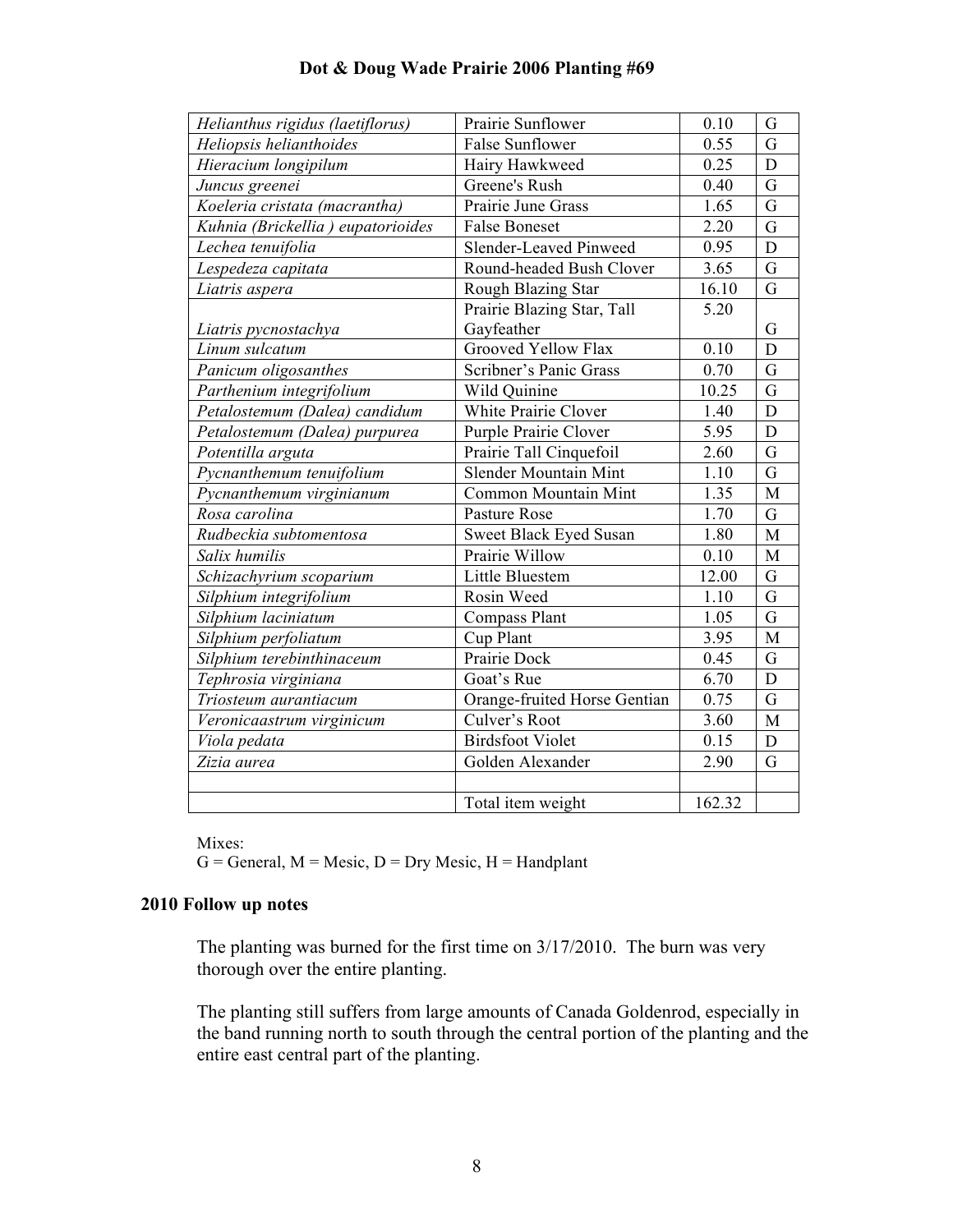On November 29, 2010, another burn of this planting was attempted at the same time as the burn of the corn stubble for the Dot & Doug Wade Prairie 2010 Planting #99 to the north. The planting burned very poorly with less than ten percent of the area successfully burning.

### **2011 Follow up notes**

On January 2, 2011, Mary and Al Meier spread 5.5 lbs of Little Bluestem (*Andropogon (Schizachyrium) scoparium*) seed in just the areas that had burned in November and along the edges of the planting. Also, a 14.5 lbs seed mix, comprised of asters (*Aster azureus* and *Aster laevis*), round-headed bush clover (*Lespedeza capitata*), slender mountain mint (*Pycnanthemum tenuifolium*), and white indigo (*Baptisia leucantha*) was broadcast along the weedy eastern edge of both the 2006 and 2007 plantings, between the plantings and the two-track.

On April 12, 2011, a burn of the planting was attempted again. This time the entire western side and northeastern corner of the planting were thoroughly burned. The southern half of the planting also burned, but not as thoroughly. The entire middle and east-central part of the planting did not burn at all. A total of approximately fifty percent of the planting burned in either the November, 2010 or April, 2011 burns.

On April 13, 2011, Al Meier spread 16 lbs of Little Bluestem (*Andropogon (Schizachyrium) scoparium*) seed in the areas that had been burned the previous day.

| <b>Scientific Name</b>     | Common                 | Weight  | Date           | <b>Comments</b>      |
|----------------------------|------------------------|---------|----------------|----------------------|
|                            | <b>Name</b>            | $(lbs)$ | <b>Planted</b> |                      |
| Antennaria neglecta        | Field Cat's<br>Foot    | 0.02    | 6/12/2011      | planted NE<br>corner |
| Antennaria plantaginifolia | <b>Pussy Toes</b>      | 0.38    | 6/12/2011      | planted NE<br>corner |
| Oxalis violacea            | Violet Wood<br>Sorrel  | 0.05    | 6/24/2011      | planted NE<br>corner |
| Sporobolus heterolepis     | Prairie<br>Dropseed    | 1.30    | 12/17/2011     |                      |
| Veronicaastrum virginicum  | Culver's Root          | 1.15    | 11/27/2011     |                      |
| Viola sagittata            | Arrow-leaved<br>Violet | 0.01    | 6/24/2011      | planted NE<br>corner |
|                            | Total weight           | 2.91    |                |                      |

The following seeds harvested in 2011 were planted:

# **2012 Follow up notes**

The planting was burned in March 2012. The burn was very thorough over the entire planting.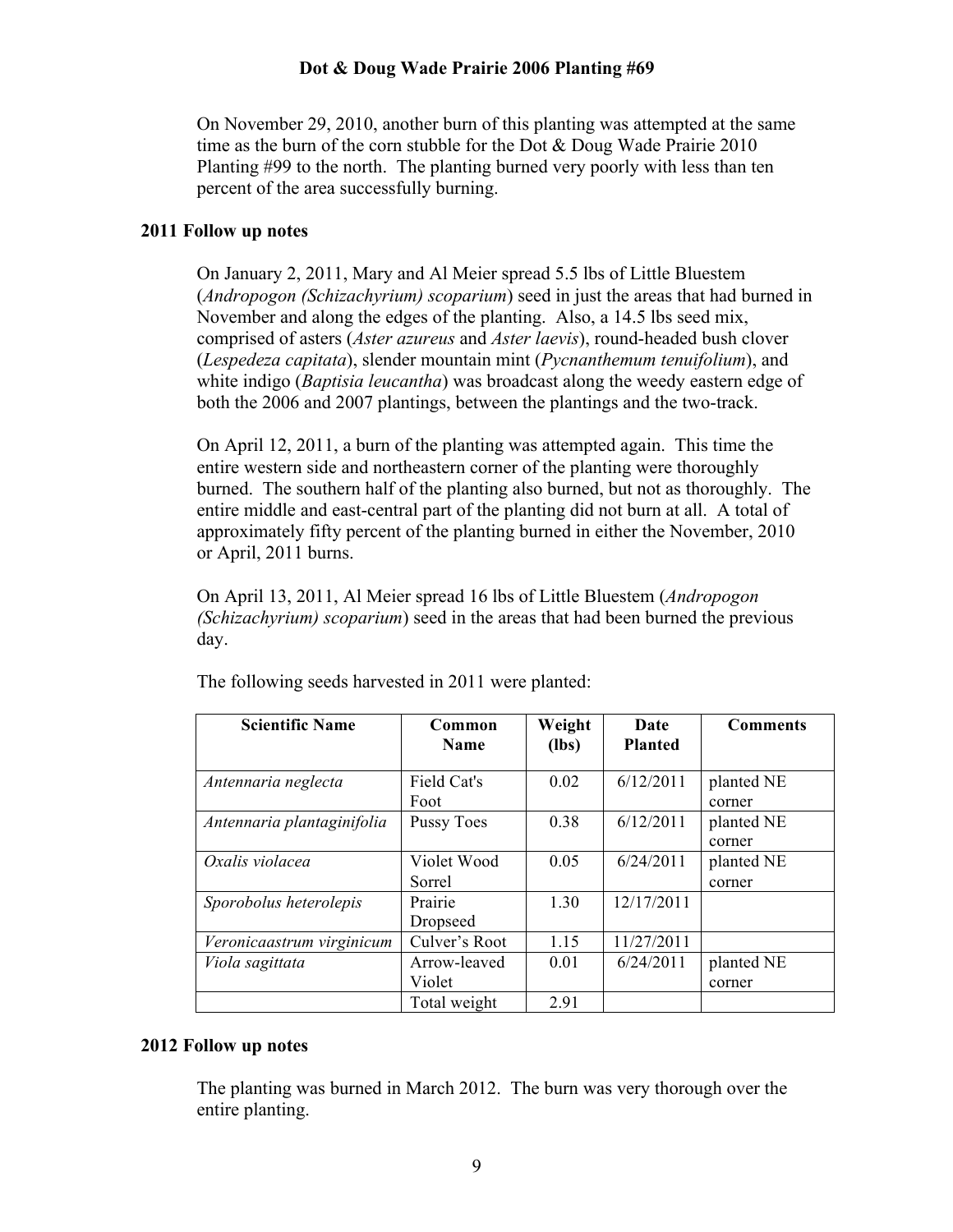| <b>Scientific Name</b> | <b>Common Name</b>   | Weight | <b>Comments</b> |
|------------------------|----------------------|--------|-----------------|
|                        |                      |        |                 |
|                        |                      |        |                 |
| Andropogon gerardii    | Big Bluestem         | 3.85   | hand-harvested  |
| Panicum virgatum       | Prairie Switch Grass | 0.20   |                 |
|                        |                      |        |                 |
|                        | Total seed weight    | 4.05   |                 |

The following seeds were spread in this planting in November, 2012:

#### **2013 Follow up notes**

The planting was burned in March 2013. The burn was very thorough over the entire planting.

#### **2014 Follow up notes**

The planting was burned on March 29, 2014. The central portion of the planting did not burn thoroughly.

The following seeds were broadcast in this planting in November, 2014:

| <b>Scientific Name</b>  | <b>Common Name</b>       | Weight |
|-------------------------|--------------------------|--------|
| Amorpha canescens       | Lead Plant               | 6.35   |
| Andropogon gerardii     | <b>Big Bluestem</b>      | 0.30   |
| Aster ericoides         | Heath Aster              | 2.00   |
| Helianthus occidentalis | Western Sunflower        | 4.25   |
| Lespedeza capitata      | Round-headed Bush Clover | 2.85   |
| Lupinus perennis        | Wild Lupine              | 2.25   |
| Potentilla arguta       | Prairie Tall Cinquefoil  | 1.30   |
| Solidago grammifolia    | Grass-Leaved Goldenrod   | 4.50   |
| Sporobolus heterolepis  | Prairie Dropseed (cut)   | 6.00   |

#### **2015 Follow up notes**

The planting was burned in the spring of 2015.

The western, southern, and northeastern sections of this planting continue to improve, and the Canada Goldenrod in these areas has diminished significantly. The central and east central portions of the planting are still dominated by Canada Goldenrod. Large numbers of pale purple coneflowers, wild quinine, and other conservative species flowered this year and the seeds of most species were allowed to drop in order to continue to improve the planting. Red clover and sweet clover are the main species that we work to control.